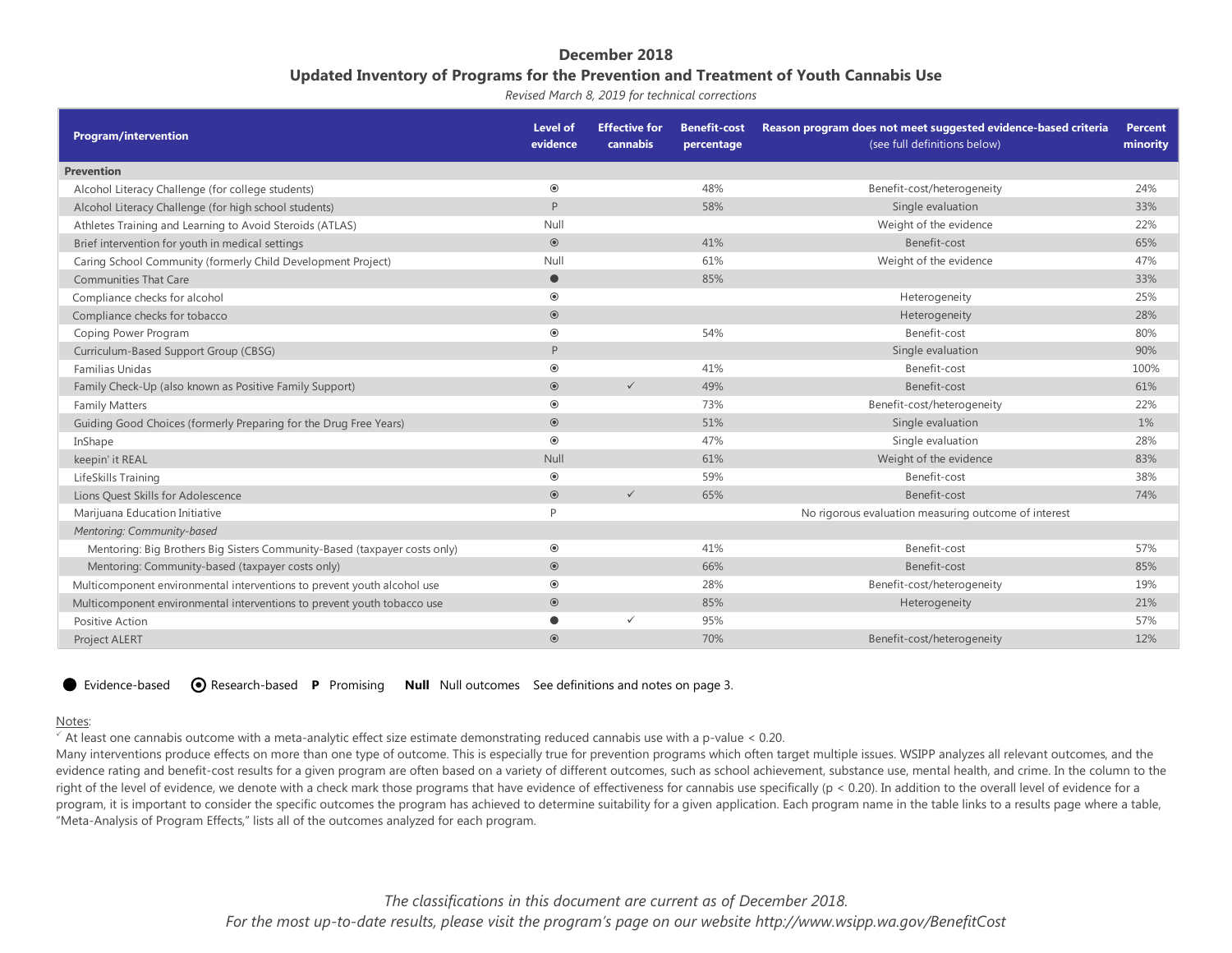# **December 2018 Updated Inventory of Programs for the Prevention and Treatment of Youth Cannabis Use**

*Revised March 8, 2019 for technical corrections* 

| <b>Program/intervention</b>                                                         | Level of<br>evidence | <b>Effective for</b><br>cannabis | <b>Benefit-cost</b><br>percentage | Reason program does not meet suggested evidence-based criteria<br>(see full definitions below) | <b>Percent</b><br>minority |
|-------------------------------------------------------------------------------------|----------------------|----------------------------------|-----------------------------------|------------------------------------------------------------------------------------------------|----------------------------|
| <b>Prevention (continued)</b>                                                       |                      |                                  |                                   |                                                                                                |                            |
| Project Northland                                                                   | $\circledcirc$       |                                  | 70%                               | Benefit-cost                                                                                   | 36%                        |
| Project STAR                                                                        | $\odot$              | ✓                                | 67%                               | Benefit-cost/heterogeneity                                                                     | 5%                         |
| Project SUCCESS                                                                     | Null                 |                                  | 43%                               | Weight of the evidence                                                                         | 38%                        |
| Project Toward No Drug Abuse                                                        | $\circledcirc$       |                                  | 56%                               | Benefit-cost                                                                                   | 70%                        |
| <b>PROSPER</b>                                                                      | $\circledcirc$       | $\checkmark$                     | 55%                               | Benefit-cost/heterogeneity                                                                     | 15%                        |
| Protecting You/Protecting Me                                                        | D                    |                                  |                                   | Single evaluation                                                                              | 92%                        |
| Raising Healthy Children                                                            | Null                 |                                  |                                   | Weight of the evidence                                                                         | 18%                        |
| School-based tobacco prevention programs (including Project Towards No Tobacco Use) | $\bullet$            |                                  | 99%                               |                                                                                                | 41%                        |
| <b>SPORT</b>                                                                        | $\circledcirc$       |                                  | 70%                               | Benefit-cost                                                                                   | 49%                        |
| STARS (Start Taking Alcohol Risks Seriously) for Families                           | P                    |                                  |                                   | Single evaluation                                                                              | 66%                        |
| Strengthening Families for Parents and Youth 10-14                                  | Null                 |                                  | 58%                               | Weight of the evidence                                                                         | 19%                        |
| <b>Strong African American Families</b>                                             | $_{\circledcirc}$    |                                  |                                   | Single evaluation                                                                              | 100%                       |
| Strong African American Families-Teen                                               | $\circledcirc$       |                                  |                                   | Single evaluation                                                                              | 100%                       |
| Teen Intervene                                                                      | $\circledcirc$       | $\checkmark$                     | 49%                               | Benefit-cost/heterogeneity                                                                     | 29%                        |
| <b>Treatment</b>                                                                    |                      |                                  |                                   |                                                                                                |                            |
| Adolescent Assertive Continuing Care (ACC)                                          | $\circledcirc$       | $\checkmark$                     | 37%                               | Benefit-cost/heterogeneity                                                                     | 27%                        |
| Adolescent Community Reinforcement Approach (A-CRA)                                 | $\circledcirc$       |                                  |                                   | Single evaluation                                                                              | 59%                        |
| Functional Family Therapy (FFT) for adolescents with substance use disorder         | $\circledcirc$       |                                  | 35%                               | Benefit-cost                                                                                   | 74%                        |
| Multidimensional Family Therapy (MDFT)                                              | $\circledcirc$       | $\checkmark$                     | 25%                               | Benefit-cost                                                                                   | 87%                        |
| Multidimensional Treatment Foster Care                                              | $\odot$              | $\checkmark$                     | 64%                               | Benefit-cost/heterogeneity                                                                     | 24%                        |
| Multisystemic Therapy (MST) for juveniles with substance use disorder               | $\circledcirc$       | $\checkmark$                     | 52%                               | Benefit-cost                                                                                   | 65%                        |
| Teen Marijuana Check-Up (TMCU)                                                      | $\odot$              | ✓                                | 48%                               | Benefit-cost                                                                                   | 35%                        |

Evidence-based Research-based **P** Promising **Null** Null outcomes See definitions and notes on page 3.

### Notes:

 $\leq$  At least one cannabis outcome with a meta-analytic effect size estimate demonstrating reduced cannabis use with a p-value  $\lt 0.20$ .

Many interventions produce effects on more than one type of outcome. This is especially true for prevention programs that often target multiple issues. WSIPP analyzes all relevant outcomes, and the evidence rating and benefit-cost results for a given program are often based on a variety of different outcomes, such as school achievement, substance use, mental health, and crime. In the column to the right of the level of evidence, we denote with a check mark those programs that have evidence of effectiveness for cannabis use specifically (p < 0.20). In addition to the overall level of evidence for a program, it is important to consider the specific outcomes the program has achieved to determine suitability for a given application. Each program name in the table links to a results page where a table, "Meta-Analysis of Program Effects," lists all of the outcomes analyzed for each program.